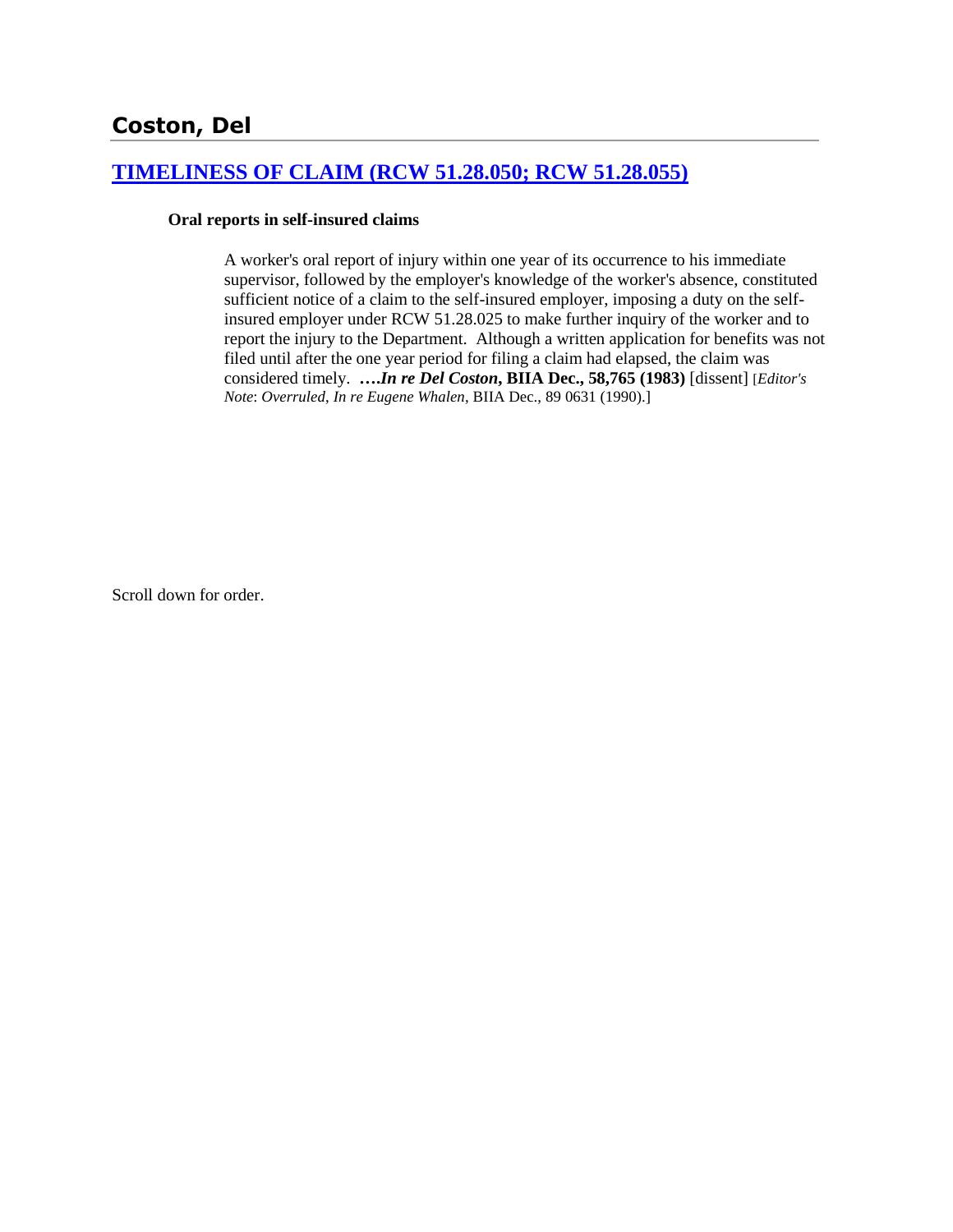## **BEFORE THE BOARD OF INDUSTRIAL INSURANCE APPEALS STATE OF WASHINGTON**

**)**

**IN RE: DEL R. COSTON ) DOCKET NO. 58,765**

**CLAIM NO. S-370711 ) DECISION AND ORDER**

APPEARANCES:

Claimant, Del R. Coston, by Theodore M. Ryan

Employer, Arden Lumber Company, by Pain, Lowe, Coffin, Hamblen and Brooke, per James M. Kalamon

Department of Labor and Industries, by the Attorney General, per Thomas B. Maloney and Larry Kuznetz, Assistants

This is an appeal filed by the self-insured employer, Arden Lumber Company, on February 13, 1981 from an order of the Department of Labor and Industries dated December 19, 1980. The order appealed from adhered to the provisions of a prior Department order which allowed the claim for an industrial injury occurring on May 31, 1979. The Department order is **AFFIRMED**.

## **PROCEDURAL STATUS AND EVIDENTIARY RULING**

Pursuant to RCW 51.52.104 and RCW 51.52.106, this matter is before the Board for review and decision on a timely Petition for Review filed by the claimant, Del R. Coston, to a Proposed Decision and Order issued on September 27, 1982, in which the Department order dated December 19, 1980 was reversed, and the claim remanded with direction to reject the claim for failure to file it within the one- year period allowed by law.

The Board has reviewed the evidentiary rulings in the record of proceedings and finds that no prejudicial error was committed. Said rulings are hereby affirmed.

## **ISSUE**

The issue presented by this appeal is extremely narrow in scope, and is limited to the single question whether or not the claimant timely filed a claim for benefits under the Workers' Compensation Act, arising out of an incident which occurred during the course of the claimant's employment with Arden Lumber Company on May 31, 1979.

# **DECISION**

Considering the evidence in this matter, we find it established beyond doubt that on May 31, 1979, claimant cost on reported to Mr. A. Larry Nelson that the Claimant had injured himself that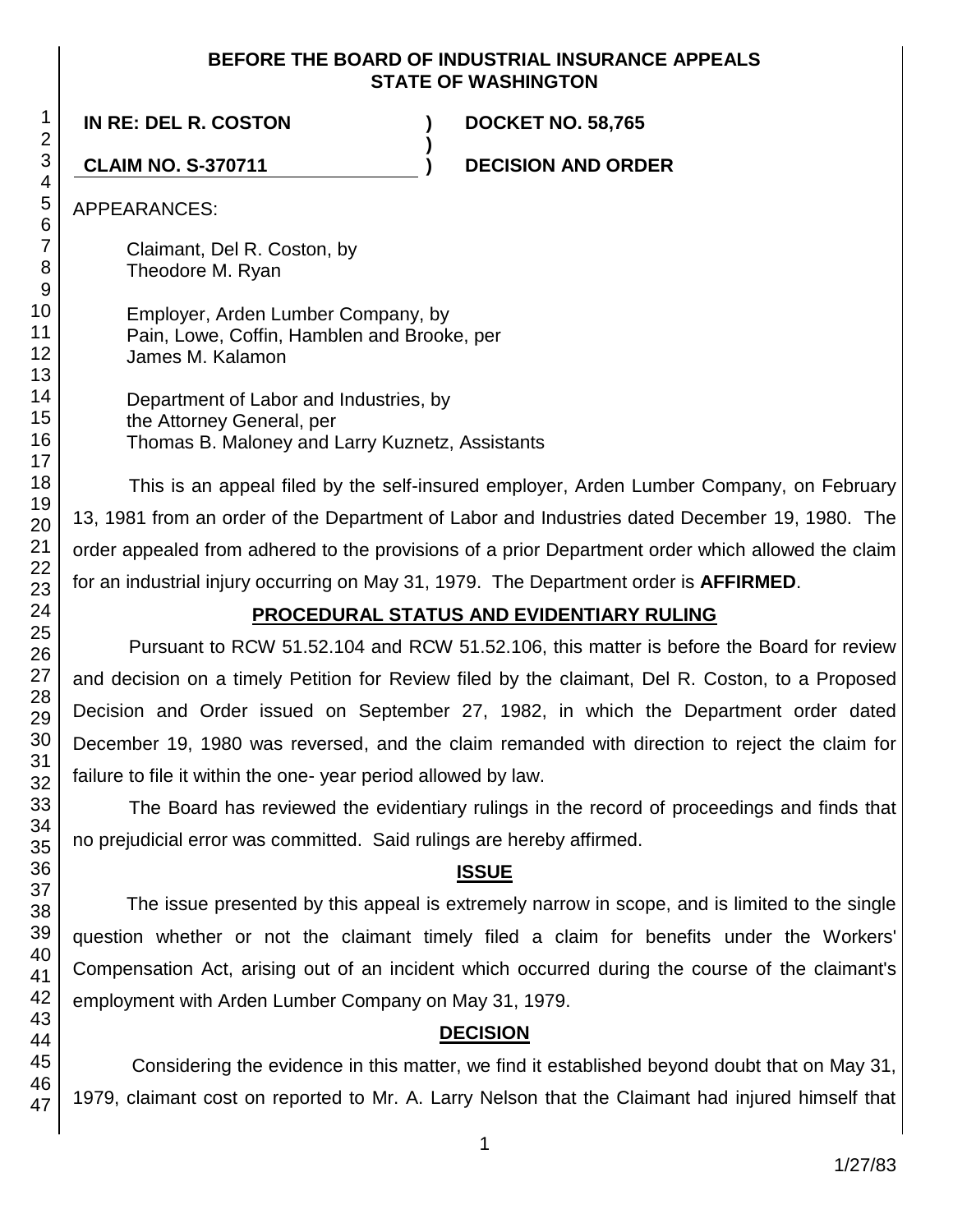day while working the "green chain" in the self-insured employer's sawmill. On May 31, 1979, Mr. Nelson was working in his capacity as the employer's sawmill supervisor. At no time between May 31, 1979 and June 3, 1980 did any agent of the self-insured employer advise the Department of Mr. Coston's potential industrial insurance claim.

On June 3, 1980, the employer first received written notice of the claimant's on-the-job injury and claim for benefits therefor. The claim, which was then filed with the Department on June 4, 1980, asserted that the injury occurred on June 5, 1979. However, Mr. Coston was absent from work on June 5, 1979, and could not have sustained an industrial injury on that date.

Subsequently, on August 14, 1980, a second application for benefits was filed with the Department. This application reflected the correct date of the injury, May 31, 1979. Six days later the Department issued its order allowing the claim. Following a timely protest on behalf of the selfinsured employer, the Department adhered to the provisions of its allowance order by order issued December 19, 1980. Thereupon the self-insured employer appealed, contending that Mr. Coston failed to meet the requirements of RCW 51.28.050, which requires that an application for industrial injury benefits must be filed within one year of the date upon which the alleged injury occurred.

The question posed by this appeal brings cause for this Board to again review a longstanding interpretation of the statutes and case law concerning those portions of the Industrial Insurance Act dealing with the time period for filing a notice and report of accident and application for compensation.

Section 51.28.020 of the Revised Code of Washington sets forth the duty of the injured worker to apply for benefits and states in pertinent part:

> "Where a worker is entitled to compensation under this title he or she shall file with the department or his or her self-insuring employer, as the case may be, his or her application for such, together with the certificate of the physician who attended him or her, ...If application for compensation is made to a self-insuring employer, he or she shall forthwith send a copy thereof to the department." (Emphasis supplied)

The time period for filing an application for benefits is set forth in RCW 51.28.050:

"No application shall be valid or claim thereunder enforceable unless filed within one year after the day upon which the injury occurred or the rights of dependents or beneficiaries accrued."

The statutes quoted seem to direct that a claimant solely has the duty to file an application for benefits within one year of the alleged injury. Cases decided under these statutes in former years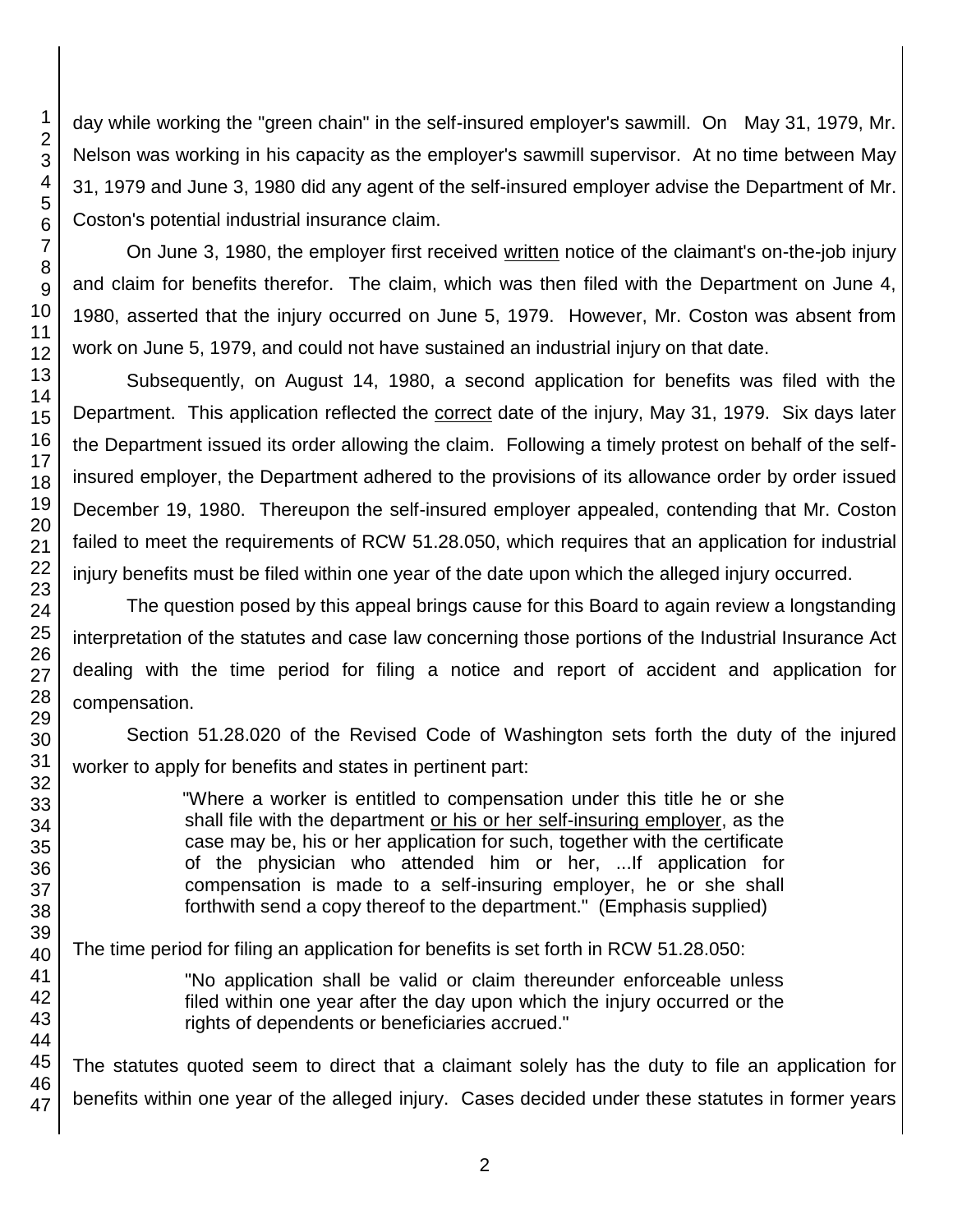have made it clear that the legislature fully intended that claims had to be filed within one year following the date of the "accident". Ferguson v. Department of Labor and Industries, 168 Wash. 677 (1982); Sandahl v. Department of Labor and Industries, 170 Wash. 380 (1932). The requirement for compliance with the one year requisite has been strictly applied. In fact, the Supreme Court has indicated the Department of Labor and Industries, and by inference this Board, has no power to make any exceptions to the requirements for "equitable" reasons, Leschner v. Department of Labor and Industries, 27 Wn. 2d 911 (1947), or to waive the application of the statute since allowance of a claim not filed in a timely fashion is void from the beginning. Wheaton v. Department of Labor and Industries, 40 Wn. 2d 56 (1952).

With respect to an employer's or physician's duty to report injuries on behalf of workers, the court's decision in Pate v. General Electric Company, Inc., 43 Wn.2d 185 (1953), has been held dispositive of the type of issue presented by this appeal. In that case, the court noted the employer under RCW 51.28.010 was only required to report an accident, and found that there was no statutory duty for an employer to file a claim for compensation for an injured worker. In that case, no report was filed, but even if it had, it would not have helped the injured worker since the exclusive manner to secure compensation in any particular case was by the filing of an application for benefits. The Court stated:

> "The right to benefits under the Act must be founded upon a claim therefor, not upon a report of the accident to the department of labor and industries." (Emphasis supplied)

With respect to the physician's role in securing compensation for injured workers, the court in the Pate case stated a physician's duty to inform the claimant of his or her rights under the Act arises only after a "certificate of the physician" is requested by the claimant. Yet the court stated even that duty is limited:

> "...It is not the purpose of the statute to place upon a physician the primary duty of timely instituting a claim on behalf of the workman or of advising him that he should, or should not, make such claim. The responsibility of initiating a claim is upon the workman..."

The court went on to suggest that if the result was to be any different, the legislature should amend the statute to cast a positive duty upon physicians and employers to relieve the burden of the injured worker for filing claims.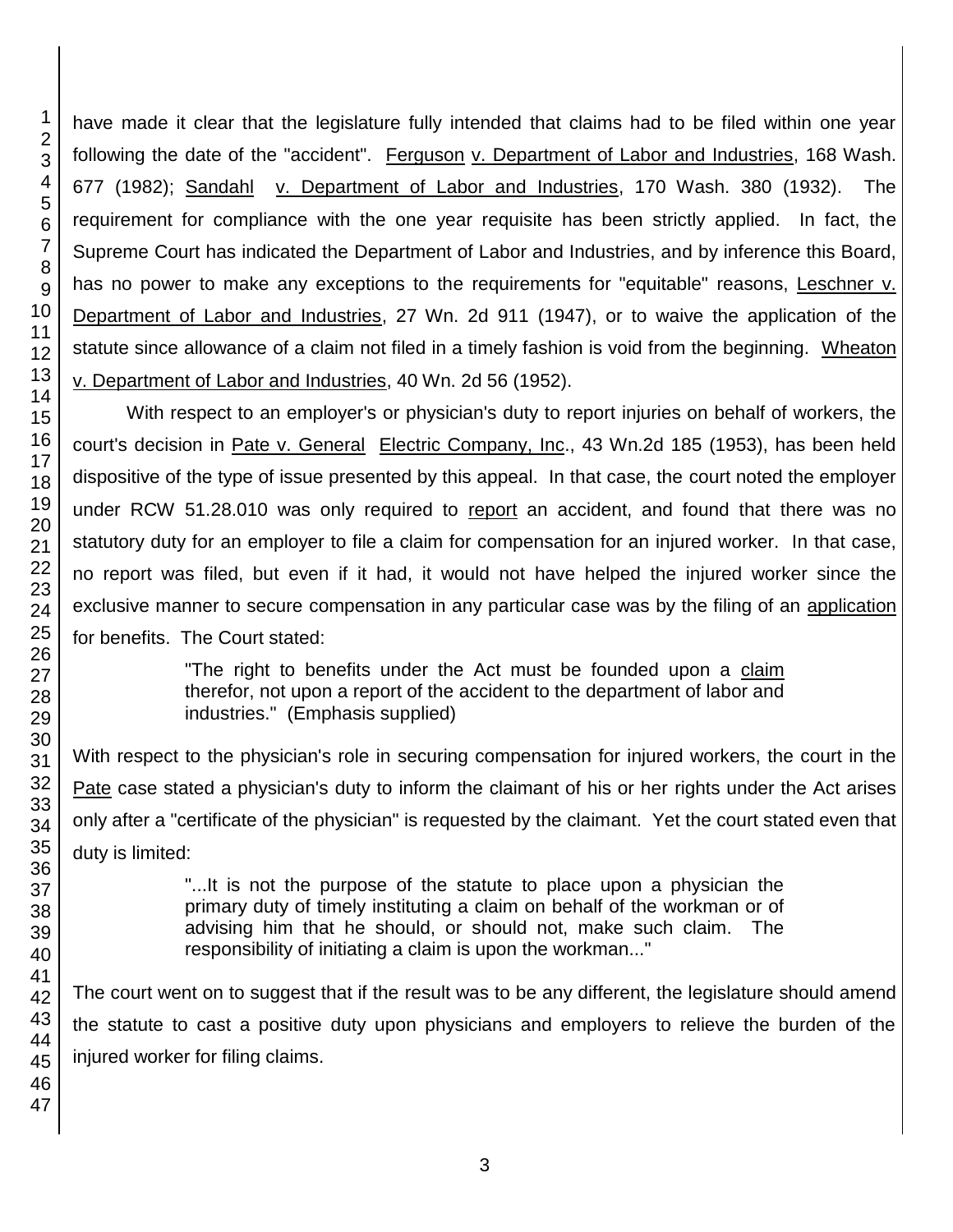In 1971, the legislature amended several portions of the Industrial Insurance Act with the opportunity for larger employers to self-insure their workers' compensation liability. The question actually raised by this appeal is one which asks whether the advent of self-insurance changed the burden on a worker employed by a self-insured employer in reporting industrial injuries to the Department of labor and Industries.

The cases cited thus forth in this opinion all predate the concept of self-insurance in this state. Prior to the appearance of the self-insured employer, a worker was considered to be on a one-to-one relationship with the Department of Labor and Industries. Benefits under the Act flowed directly from the Department to the worker and not from the employer itself. The employer and the employee paid for those benefits with periodic payments into the accident and medical aid funds. The certification of self-insured employers changed this "flow" of benefits. Employees of selfinsured businesses who become injured during the course of their employment now receive benefits directly from the employer. The administration of these claims within the Department of Labor and Industries is conducted by a separately managed section from "state fund" claims with which the self-insured employer directly communicates.

Once certified for self-insurance, employers use their own staff or contract with a professional service company to adjust their insurance claims. Such authority was broadened in 1981 when self-insurers were given permission to adjudicate and close their own "medical only" claims, i.e., those not involving compensation. This process effectively separates the worker even further from the administration of the claim conducted by the self-insured section of the Department of Labor and Industries. The statute still requires the Department to be responsible for the adjudication of all "compensable" claims, but the Department does not bear the sole responsibility for compiling the claim file. It is dependent upon the self-insurer to provide the necessary information upon which to base its adjudicative decisions.

We take official notice that special "self-insurer accident report" forms have been printed by the Department (Form No. LI-207-2 SI Accident Report 5-78). The statute requiring a worker to file an application for compensation does not, however, require the use of any specific form. It can be inferred from the duty to file an application "together with the certificate of the physician who attended him" that some written instrument eventually be sued. The question which we are called upon to decide in this appeal concerns whether an effective application for compensation was made by Mr. Coston with his self-insured employer within one year of his alleged injury. For if he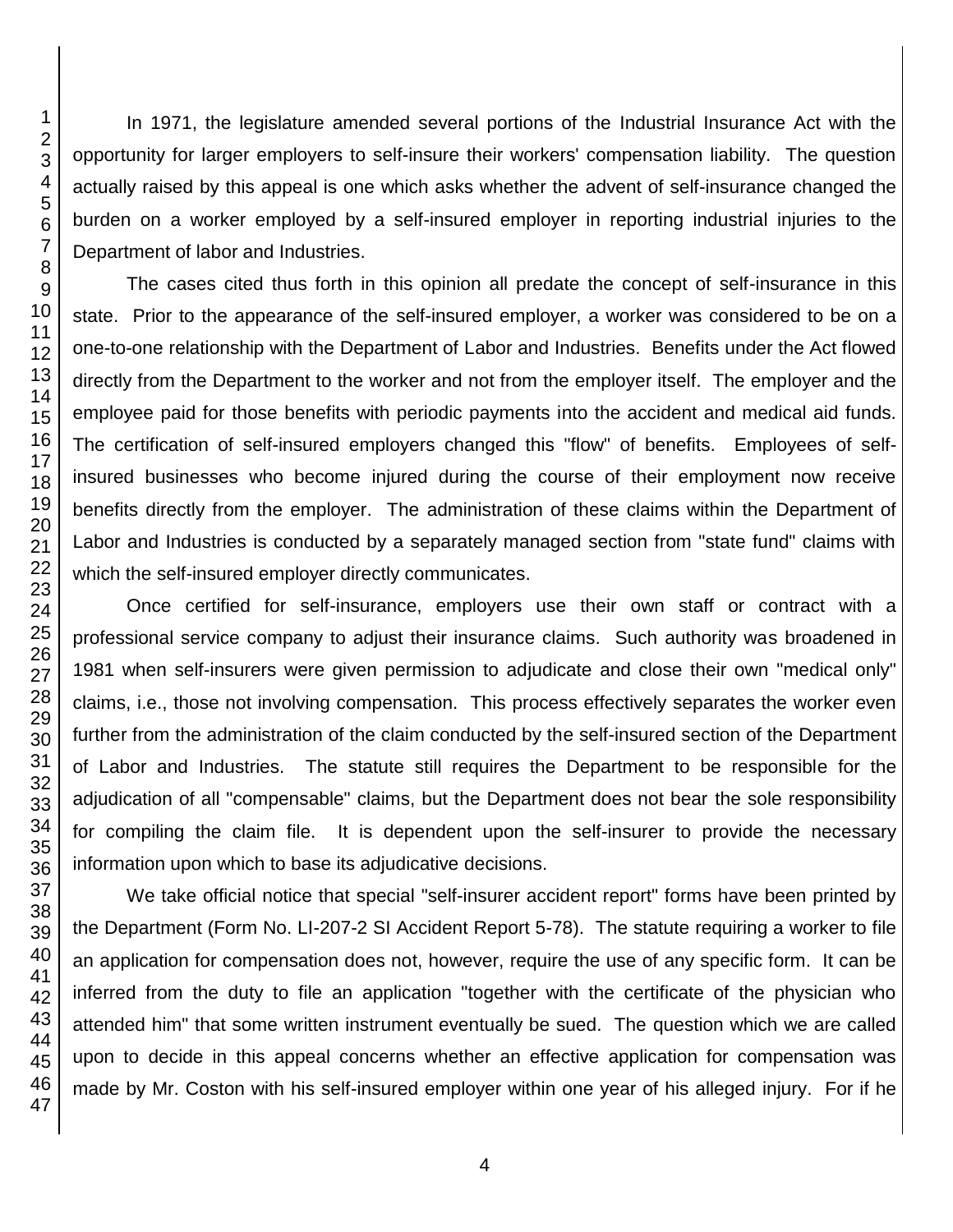did not, his claim must surely fail because no application for benefits was received by the Department of Labor and Industries until after a year had transpired.

In the case before us, the evidence shows that Mr. Coston injured his left hip in the course of his employment on May 31, 1979, and on that date notified his immediate supervisor, Larry Nelson, the sawmill supervisor, of the injury. Mr. Nelson was aware that Mr. Coston did not work the full day of May 31st or the day following. These circumstances should have raised the employer's level of consciousness concerning the seriousness of Mr. Coston's alleged injury. Under the circumstances presented, we believe the purposes of the Industrial Insurance Act would raise a duty upon the self-insured employer to inquire whether such injury necessitated the receipt of medical treatment, required hospitalization, and/or caused the claimant to be further disabled from work. If so, the employer should have advised Mr. Coston that if he intended his claim to be one for industrial insurance compensation, a certification from his physician would be necessary. To not so require such a duty upon a self-insured employer would effectively leave all claims management to the whim and caprice of individual supervisors or company risk managers, a circumstance not to date intended by the legislature.

RCW 51.28.020 as earlier quoted indicates that if application for compensation is made to a self-insuring employer, "he or she shall forthwith send a copy thereof to the department". We believe the pronouns "he" or "she" were intended by the legislature to refer to the self-insuring employer and not to the worker<sup>1</sup>, thus placing the duty for notifying the Department of pending claims directly upon the self-insuring employer and relieving the claimant/worker of such a duty. We do not think the legislature intended that the claim of an employee of a self-insured business should be defeated for failure of that business to file a copy of the worker's application for benefits with the Department of Labor and Industries.

Further, we believe a burden of deeper inquiry rests with a self-insured employer when given sufficient notice of a potential claim for injury because of its obligation under RCW 51.28.025 to report injuries or occupational diseases to the Department. That section of the statute although not limited to self-insured employers states in pertinent part:

> "Whenever an employer has notice or knowledge of an injury or occupational disease sustained by any workman in his employment who

l

 Another example clearly revealing the use of the pronoun "he" to be in reference to the employer is contained in RCW 51.28.025.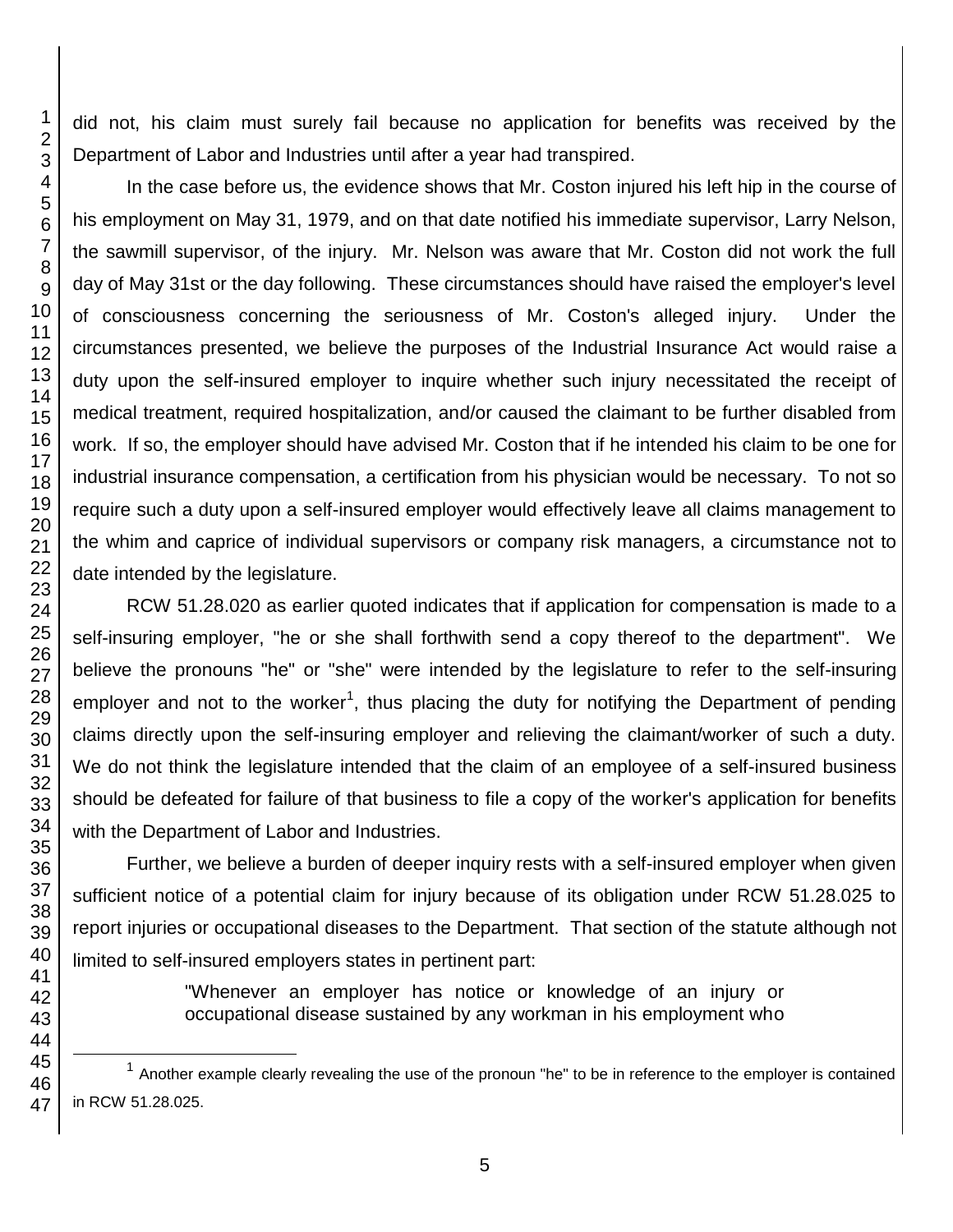has received treatment from a physician, has been hospitalized, disabled from work or has died as the apparent result of such injury or occupational disease, he shall immediately report the same to the department on forms prescribed by it..."

Given the facts of a claimant's report of injury to his immediate supervisor on May 31, 1979, followed by knowledge of employee absence thereafter constituted sufficient notice for the employer to fulfill the duty placed upon it by RCW 51.28.025. Had this been done, we are confident the Department would have taken the initiative under RCW 51. 28.010 to inform Mr. Coston in nontechnical language of his rights. In effect, the self-insured employer had knowledge of an alleged injury and should have been aware of its severity, but did not make inquiry of its significance even though it caused the claimant to be absent from work. Under the circumstances present in this claim and inherent in the duties of self-insured employers, we do not believe Mr. Coston's claim for injury of May 31, 1979 can be defeated by simple nonfeasance.

The Department's order of December 19, 1980, which allowed the claim despite the fact that more than one year elapsed between May 31, 1979 and June 4, 1980 and/or August 14, 1980, is correct. The self-insured employer was properly directed to process the claim as one which was timely filed.

Based upon the foregoing, and after a careful review of the entire record, the proposed findings, conclusions and order are hereby stricken. In their place, we hereby enter the following:

## **FINDINGS OF FACT**

1. On June 3, 1980, the self-insured employer, Arden Lumber Company, received a report of accident wherein the claimant alleged the occurrence of an industrial injury on June 5, 1979 during the course of his employment with said employer. The report was sent to the Department of Labor and Industries and received by the Department on June 4, 1980. On August 14, 1980, the Department received a second report of accident alleging that the claimant sustained the industrial injury during the course of his employment on May 31, 1979. On August 20, 1980, the Department issued an order directing that the claim for injury sustained on May 31, 1979 be allowed as an industrial injury. A protest and request for reconsideration of the Department's August 20, 1980 allowance order was filed on October 9, 1980 by the employer, and on December 19, 1980, the Department issued its order adhering to the provisions of the August 20, 1980 order allowing the claim. A notice of appeal from that order was filed on behalf of the self-insured employer on February 13, 1981, and on March 5, 1981, this Board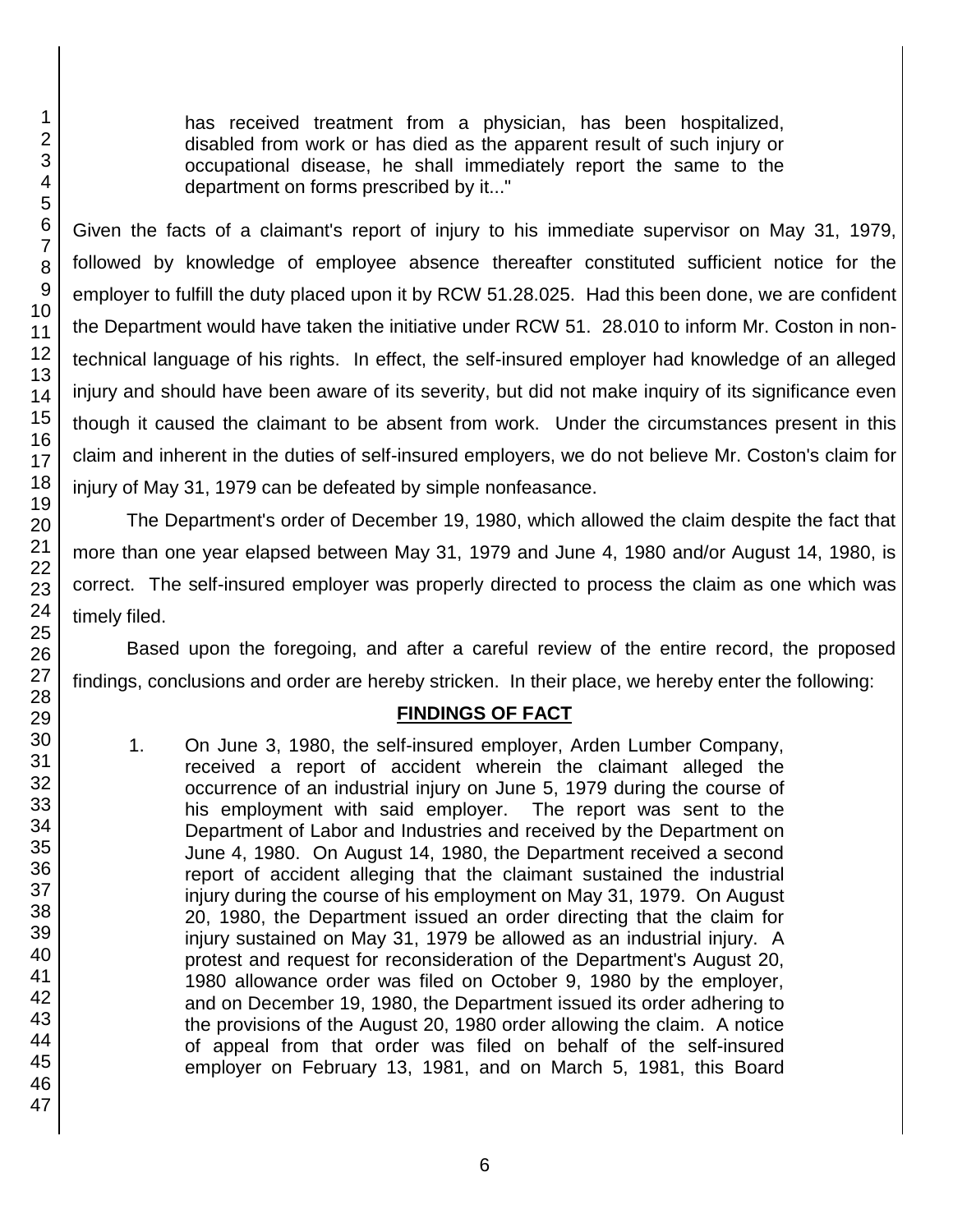issued its order granting the appeal and directed that proceedings be held on the issues raised by the appeal.

- 2. On May 31, 1979, the claimant injured his left hip when he slipped from a platform during the course of his employment with Arden Lumber Company.
- 3. Arden Lumber Company had been informed by May 31, 1979 that the claimant had injured his hip in the course of his employment earlier that same day. The employer was put on notice of the seriousness of the injury by the claimant's absence from work thereafter. Such notice was sufficient for the self-insured employer to institute processing of a claim for industrial insurance compensation.

#### **CONCLUSIONS OF LAW**

Based upon the foregoing findings of fact, this Board concludes as follows:

- 1. The Board of Industrial Insurance Appeals has jurisdiction of the parties and subject matter of this appeal.
- 2. The order of the Department of Labor and Industries dated December 19, 1980 allowing this claim, is correct and should be affirmed.

It is so ORDERED.

Dated this 27th day of January, 1983.

BOARD OF INDUSTRIAL INSURANCE APPEALS

| $\sqrt{s}$             |          |
|------------------------|----------|
| <b>MICHAEL L. HALL</b> | Chairman |
|                        |          |

 $/$ s/ $\sim$ FRANK E. FENNERTY, JR. Member

### **DISSENTING OPINION**

I would adopt the Proposed Decision and Order of September 27, 1982, and thereby order the rejection of this claim because of failure to file it within the one-year period permitted by law. To do otherwise, in my opinion, ignores the guideposts of statutory construction and judicial decisions which have been consistently applied to this issue for many, many years.

Most of the judicial authority has been cited in the Board majority's discussion, and it is certainly true, as the majority states, that the requirement for compliance with he one-year statute "has been strictly applied". Moreover, it is settled law that in order to qualify as a "claim" or "application for compensation," some sort of "writing" must be received which "reasonably directs attention to the fact that an injury, with its particulars, has been sustained and that compensation is

1